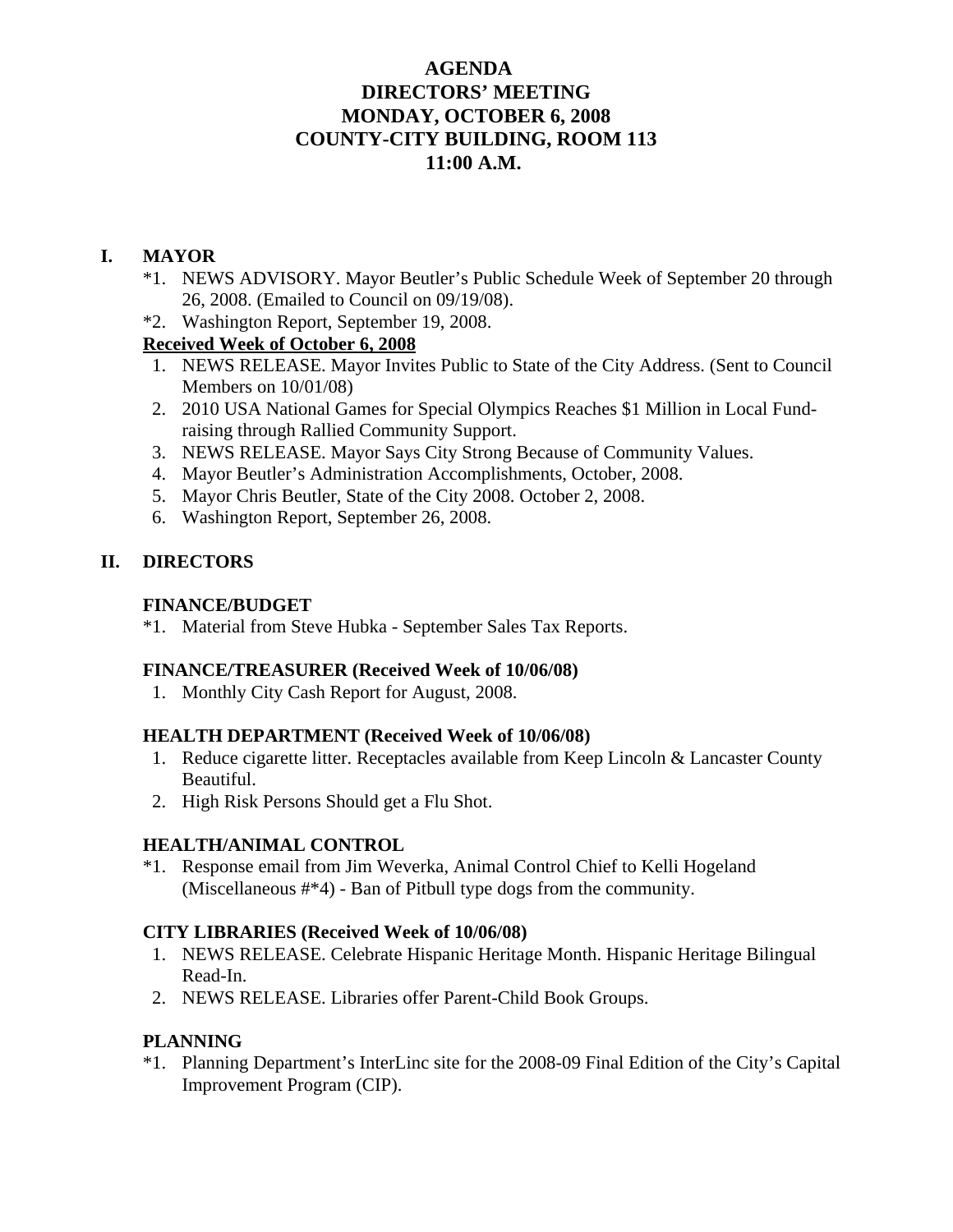## **Received Week of 10/06/08**

- 1. Letter from Robert Boyce on City Change of Zone No. 08040, County Change of Zone No. 08042. Bill #08-137.
- 2. Metropolitan Planning Organization Officials Committee Meeting Agenda for October 10, 2008.

# **PLANNING COMMISSION FINAL ACTION**

\*1. Special Permit #08039. Stone Bridge View Community Unit Plan (N. 14<sup>th</sup> Street and Humphrey Drive) Resolution No. PC-01142.

# **Received Week of 10/06/08**

1. Special Permit No. 1965A. Amendment to Hartland Homes Northwest 1<sup>st</sup> Addition Community Unit Plan. N.W. 48<sup>th</sup> Street and W. Madison Avenue. Resolution No. PC-01141.

# **PUBLIC WORKS/ENGINEERING (Received Week of 10/06/08)**

1. ADVISORY. Circle Drive Storm Water Project to Start. Project #702386.

# **PUBLIC WOKS/STARTRAN (Received Week of 10/06/08)**

1. StarTran Advisory Board Actions.

# **III. CITY CLERK**

# **IV. COUNCIL REQUESTS/CORRESPONDENCE**

# **ROBIN ESCHLIMAN**

\*1. Email from Becky Schenaman. Expressing thanks for the much needed and appreciated ordinance regarding couches on porches.

# **V. MISCELLANEOUS**

- \*1. Email from Brian Peeks. How to make change regarding allowing wood burning in one's yard.
- \*2. Email from Ken Vice. In support of the couch ordinance.
- \*3. Email from Nicki. Couch law is ridiculous and an incredible waste of taxpayer's money.
- \*4. Email from Kelli Hogeland. What are steps needed to ban pit bulls in Lincoln?
- \*5. Email from Rick Tast. Very few supporters of couch ordinance but with many people against.
- \*6. Email from Ben Placzek. Against couch ordinance. Other stupid ordinance which are law but not enforced.
- \*7. Email from Ed Martin. Stating the couch ban is one of the stupidest laws ever.
- \*8. Two emails & copy of pictures from Eunice M. Cernohlavek (The emails are the same). Soil Mining West "O" site.
- \*9. Email from Greg Nielsen. Fletcher street trees memo 08/15/08.

# **Received Week of 10/06/08**

- 1. Letter from Cody Merwick, 13 years old and a Boy Scout, thanking Council for the ordinance on couches on porches.
- 2. Letter from Sidney Smith explaining how new bus schedules for buses #46 and #50 would cause problems.

# **VI. ADJOURNMENT**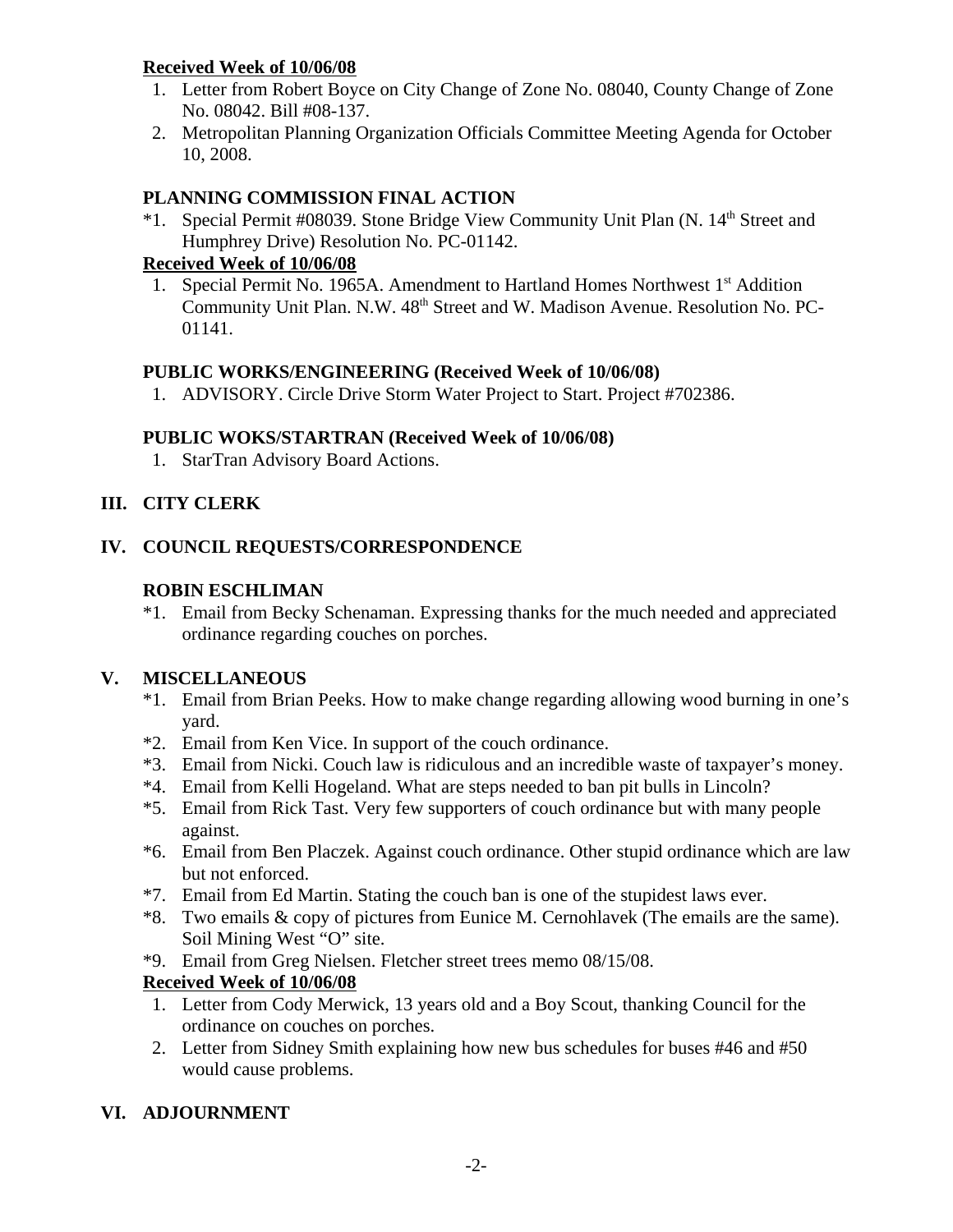# **\*HELD OVER FROM SEPTEMBER 29, 2008**

W:\FILES\CITYCOUN\WP\da100608.wpdmmm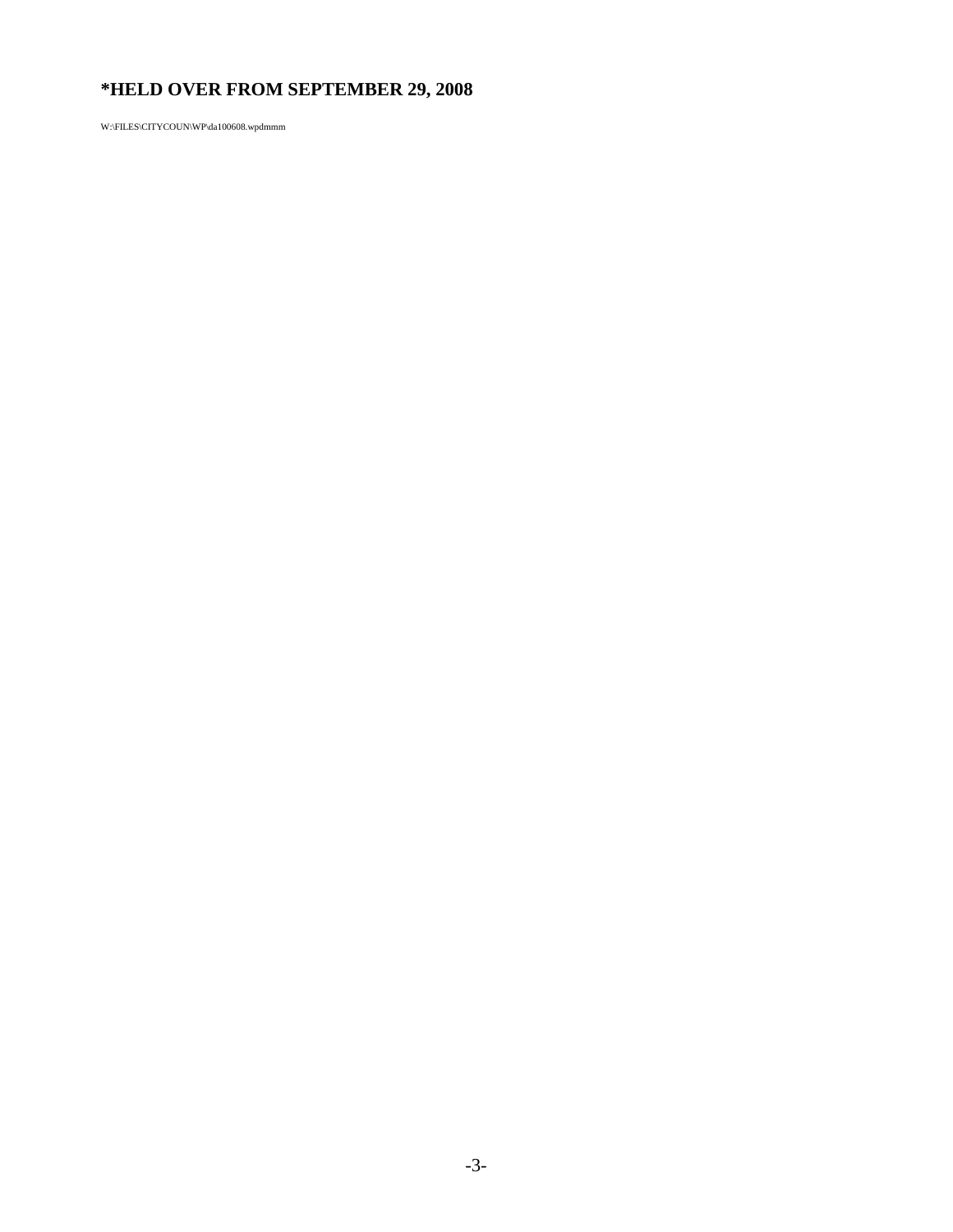## **DIRECTORS' MEETING MINUTES MONDAY, OCTOBER 6, 2008 11:00 a.m. COUNTY/CITY BUILDING CONFERENCE ROOM 113**

**Council Members Present:** Robin Eschliman, Chair; Doug Emery, Vice-Chair; Jon Camp, Ken Svoboda, John Spatz

**Council Members Absent:** Jonathan Cook, Dan Marvin

**Others Present:** Mayor Chris Beutler, Rick Hoppe, Denise Pearce, Lin Quenzer, Mayor's Office; Deputy City Clerk Teresa Meier; John Hendry, City Attorney; Directors and Department Heads; and Tammy Grammer, City Council Secretary

Ms. Eschliman opened the meeting at 11:08 a.m.

Location Announcement of the Nebraska Open Meetings Act: A Copy of the Nebraska Open Meetings Act is Located on the Wall at the Rear of this Room.

## **I. MAYOR** -

Mayor Chris Beutler stated a group of very grateful citizens from the Easterday structure program that works with individuals who have been injured wanted to say 'thank-you'. You're very much aware of them because you saved the program and they wanted to 'thank-you' and he presented a very nice art piece and thank-you letters that they had written to the Council. Mayor Beutler commented he told them that he would bring it down to them today.

Mayor Chris Beutler called on Directors. Greg MacLean (Public Works & Utilities Director) updated Council on the Harris overpass. Mr. MacLean reported that on Friday morning at 10:00 a.m. they are going to open the Harris overpass and this is not the official final completion opening. It is to the point where they can get traffic on the bridge, originally they had anticipated only one lane each direction and as of last week they made the decision to go ahead and open all four lanes. They will not have all of the construction complete, there's going to be temporary barriers for pedestrian traffic on the bridge. So, over the next month they're going to have to close a lane, at a time, and at different points to complete the construction.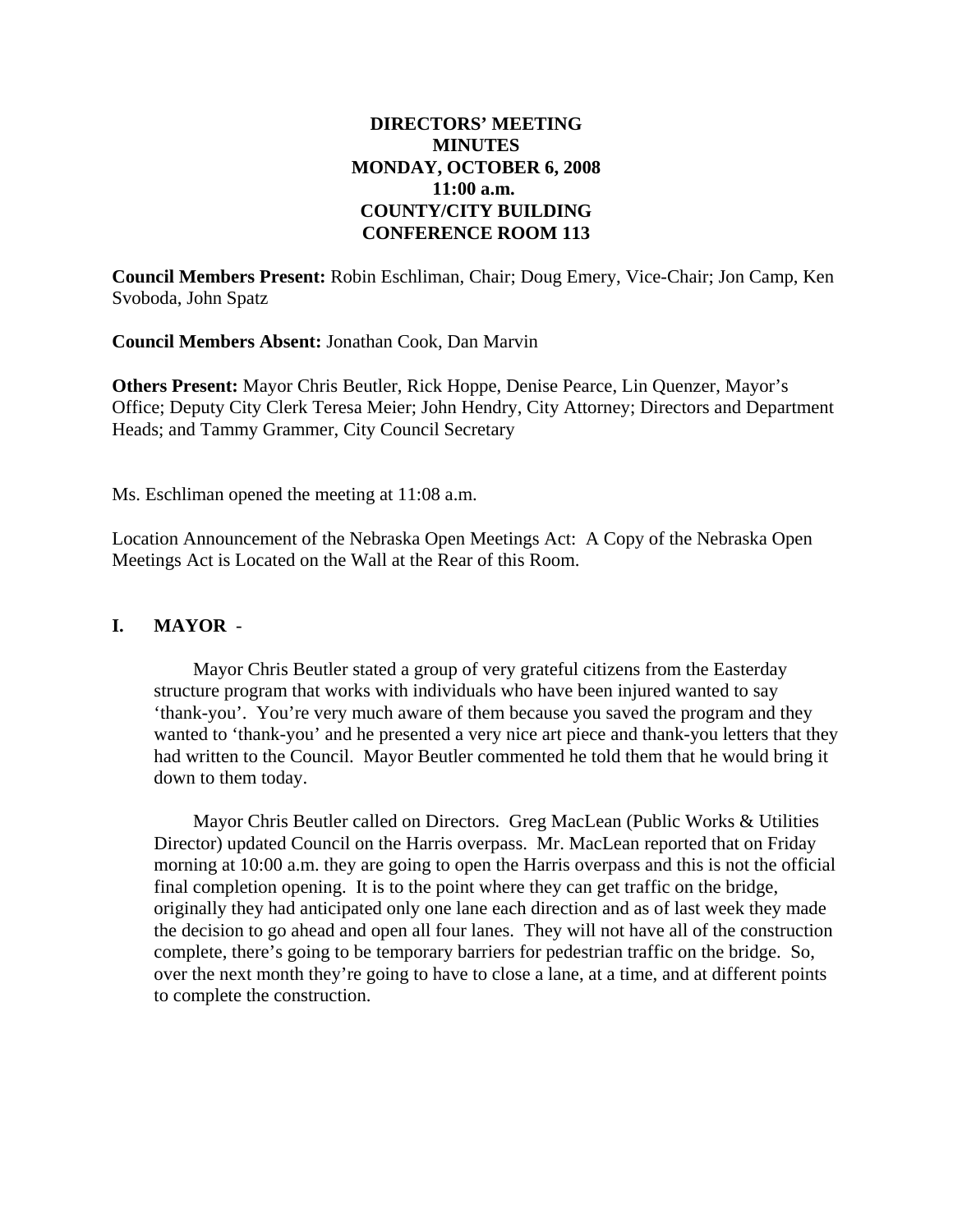Mr. MacLean reported they will also be opening up the "O" Street bridge at 22<sup>nd</sup> Street all four lanes, possibly on Friday, but more likely the following week. It has been functioning pretty well and so they're near completion on that bridge as well.

They're going to invite the press to the ceremony and they're all invited, and they're going to try to get a vehicle lined up to take a trip across.

Mr. Spatz commented to Mr. MacLean that he would like to congratulate Public Works and everybody because before this was started he had a lot of people angry in his district and very concerned. It felt like to him that everything went better than what he expected, he got far fewer complaints after it started than what he had anticipated, you've done a good job. Mr. MacLean thanked Mr. Spatz. Mr. MacLean mentioned one final little piece of information this was a significant project, it was nearly a \$20 million project. They're going to be on schedule and he would say statistically speaking they are on budget and that's amazing for a project of this, so they've got a good contractor and made good progress. Diane Gonzolas (Citizen Information Center Director) noted they will start the ceremony on the east end,  $9<sup>th</sup> \&$  "O" Street at 10:00 a.m.

Mr. Svoboda commented to Greg MacLean a number of people asked him over the weekend about the incentives which was relating to the two lane opening. But, now that they're opening all four lanes, what is it \$11,000 a day or something that they're roughly 30 days ahead of schedule. Mr. MacLean responded as they get all four lanes open, it may change how they look at it, but he will get back with him.

Mr. Svoboda asked any update on Holdrege. Mr. MacLean stated basically our structural engineers are completing their study as it turns out the railing is pretty well deteriorated. They are basically looking at it to see why it stood so long and he thinks possibly the railing on the south side has actually been acting as a structural member. But, they don't have the final report, it should be coming out within a few days, so the future of the bridge is still in question right now.

Ms. Eschliman asked Dave Landis (Urban Development Director) what happened with  $48<sup>th</sup>$  & "O" Street? Mr. Landis reported that they have two pieces of the puzzle that need to be solved. 1.) - "O" Street is a State Highway and the Nebraska Department of Roads has an oversight of State highways. So, in the event, they were to do something of the influence of "O" Street they would have to go back to the Department of Roads to make sure that they complete a process they've asked them to do. One of the things that has happened the Department of Roads has said they need to come and talk to them, there needs to be a traffic study. Even though our opinion matters, they're probably not the last say, they might be able to give it back to the City but they need to observe a process, so we are in the midst of completing that process. 2.) - To make sure the documents with which the City bought the land have no impediments to the plans that they're considering doing in the area. So, he thinks there are two legal obstacles that they are making sure can be met and then they will proceed. Ms. Eschliman commented have you selected a buyer the last she heard they had three. Mr. Landis stated there has been three parties who have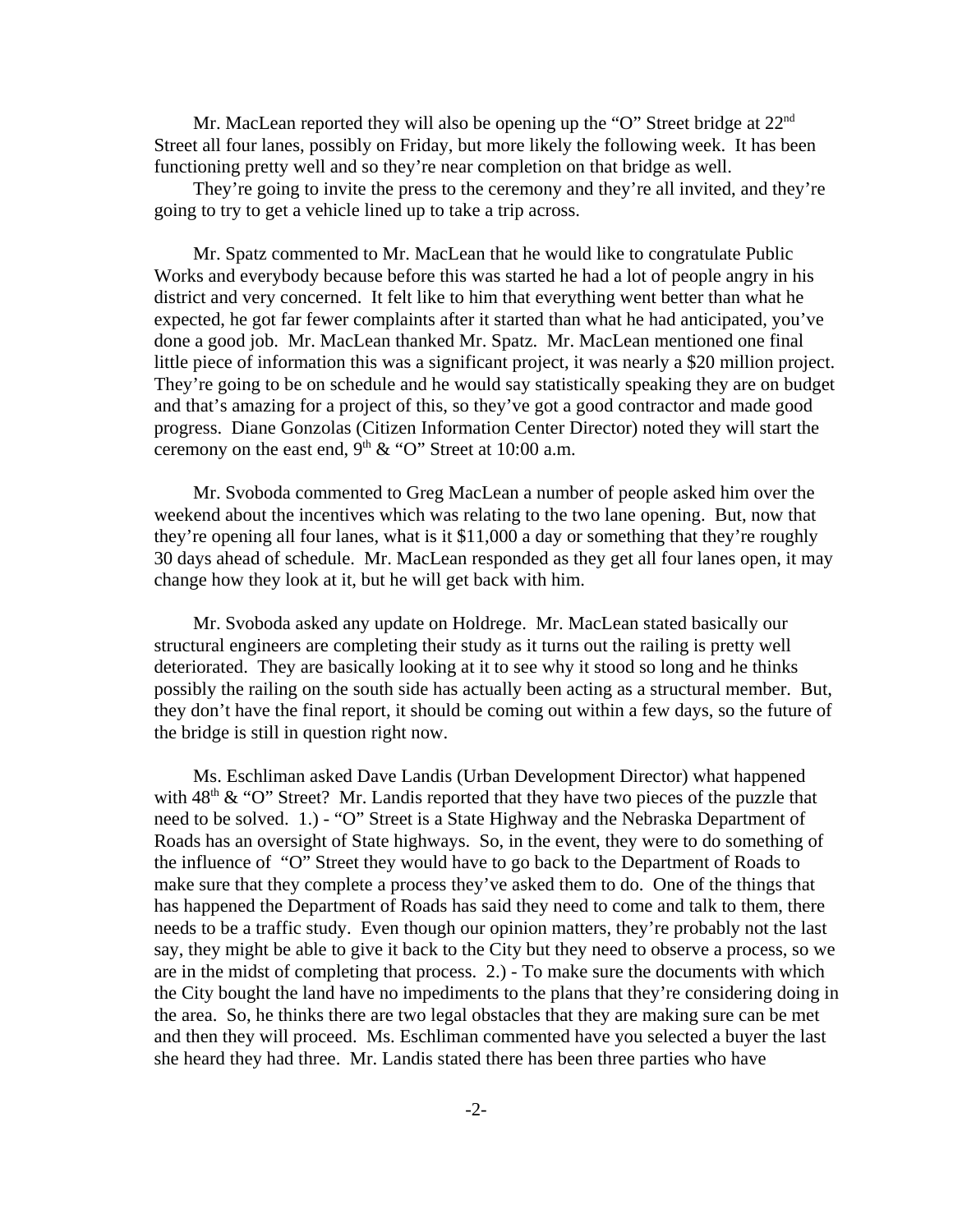expressed interest in it, and they have to be sort of treated separately because their designs and plans don't mesh well with each other. In the event, they get an answer to their legal problems they will be able to choose from among the three but the answers to those may affect which of those choices they would arrange.

- \*1. NEWS ADVISORY RE: Mayor Beutler's Public Schedule Week of September 20 through 26, 2008 (E-Mail to Council on 09/19/08). - NO COMMENTS
- \*2. Washington Report September 19, 2008. NO COMMENTS

#### **Received Week of October 6, 2008**

- 1. NEWS RELEASE RE: Mayor Invites Public to State of the City Address (E-Mail to Council on 10/01/08). - NO COMMENTS
- 2. 2010 USA National Games for Special Olympics Reaches \$1 Million in Local Fundraising through Rallied Community Support. - NO COMMENTS
- 3. NEWS RELEASE RE: Mayor Says City Strong Because of Community Values. NO COMMENTS
- 4. Mayor Beutler's Administration Accomplishments October, 2008. NO **COMMENTS**
- 5. Mayor Chris Beutler State of the City 2008 October 2, 2008. NO COMMENTS
- 6. Washington Report September 26, 2008. NO COMMENTS

## **II. DIRECTORS -**

#### **FINANCE/BUDGET -**

\*1. Material from Steve Hubka - RE: September Sales Tax Reports. - NO COMMENTS

#### **FINANCE/TREASURER -**

1. Monthly City Cash Report for August, 2008. - NO COMMENTS

#### **HEALTH -**

 1. Reduce cigarette litter - Receptacles available from Keep Lincoln & Lancaster County Beautiful. - NO COMMENTS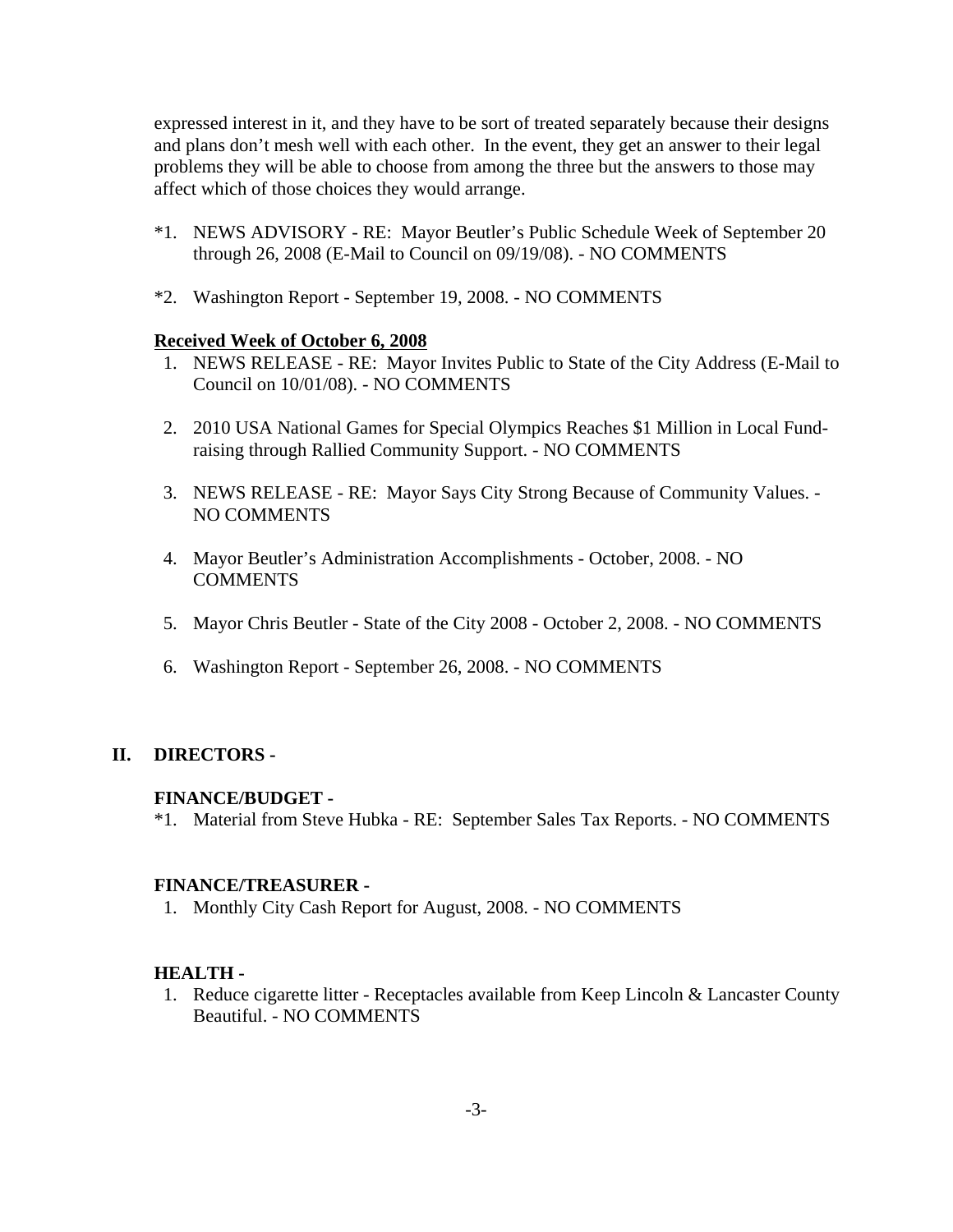2. High Risk Persons Should get a Flu Shot. - NO COMMENTS

## **HEALTH/ANIMAL CONTROL -**

\*1. Response E-Mail from Jim Weverka, Animal Control Chief to Kelli Hogeland (Miscellaneous #\*4) - RE: Ban of Pitbull type dogs from the community. - NO **COMMENTS** 

## **LIBRARIES -**

- 1. NEWS RELEASE RE: Celebrate Hispanic Heritage Month. Hispanic Heritage Bilingual Read-In. - NO COMMENTS
- 2. NEWS RELEASE RE: Libraries offer Parent-Child Book Groups. NO COMMENTS

## **PLANNING -**

\*1. Planning Department's InterLinc site for the 2008-09 Final Edition of the City's Capital Improvement Program (CIP). - NO COMMENTS

### **Received Week of 10/06/08**

- 1. Letter from Robert Boyce RE: City Change of Zone #08040 County Change of Zone #08042 - Bill #08-137. - NO COMMENTS
- 2. Metropolitan Planning Organization Officials Committee Meeting Agenda for October 10, 2008. - NO COMMENTS

### **PLANNING COMMISSION FINAL ACTION .....**

\*1. Special Permit #08039 - Stone Bridge View Community Unit Plan (N.  $14<sup>th</sup>$  Street & Humphrey Drive) Resolution No. PC-01142. - NO COMMENTS

### **Received Week of 10/06/08**

1. Special Permit #1965A - Amendment to Hartland Homes Northwest 1<sup>st</sup> Addition Community Unit Plan - N.W.  $48<sup>th</sup>$  Street & W. Madison Avenue - Resolution No. PC-01141. - NO COMMENTS

### **PUBLIC WORKS & UTILITIES -**

 1. ADVISORY - RE: Circle Drive Storm Water Project to Start - Project #702386. - NO COMMENTS

### **STARTRAN -**

1. StarTran Advisory Board Actions. - NO COMMENTS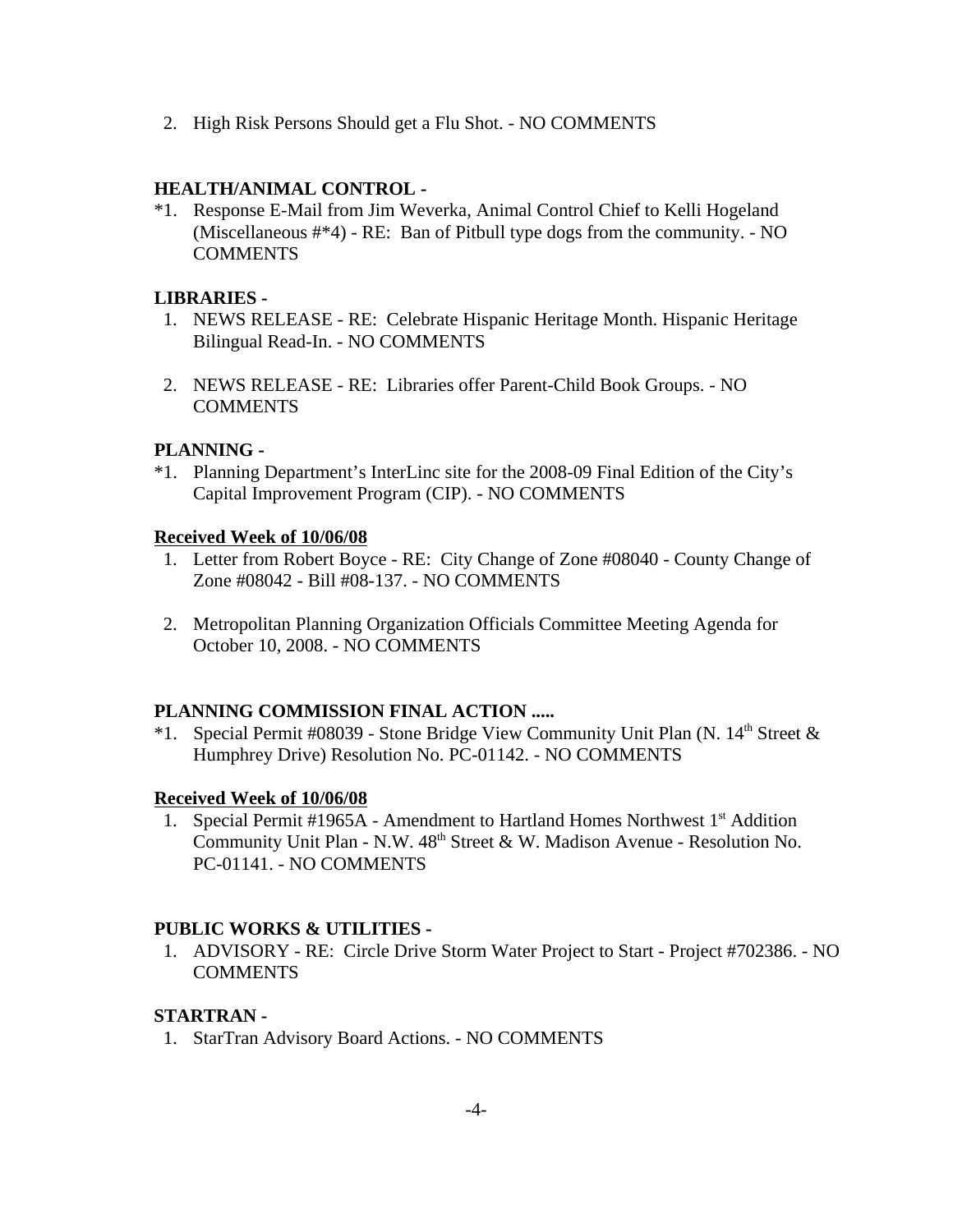#### **III. CITY CLERK -**

Deputy City Clerk Teresa Meier stated on their Agenda today for Item 27, they have a Motion-To-Amend #1. *[#27, 08-129, Change of Zone 08030 - Amending Section 27.63.400 of the Lincoln Municipal Code relating to the preservation of a historic structure as a permitted special use to allow the City Council to grant adjustments to the height and area regulations of the district in which a historic structure is located, and repealing Section 27.63.400 as hitherto existing.]*

### **IV. COUNCIL REQUESTS/CORRESPONDENCE -**

**JON CAMP -** NO COMMENTS

**JONATHAN COOK -** ABSENT

**DOUG EMERY -** NO COMMENTS

### **ROBIN ESCHLIMAN -**

Ms. Eschliman mentioned to June Pederson (Aging Director) that they're looking for more elderly people that need help. They've got too many volunteers and not enough residents. Ms. Pederson commented they've sent out to everybody they could think of may be they'll call.

\*1. E-Mail from Becky Schenaman - RE: Expressing thanks for the much needed and appreciated ordinance regarding couches on porches. - NO COMMENTS

## **DAN MARVIN -** ABSENT

### **JOHN SPATZ -**

Mr. Spatz stated he would like to speak with Police Chief Casady after the Directors' Meeting today.

### **KEN SVOBODA -** NO COMMENTS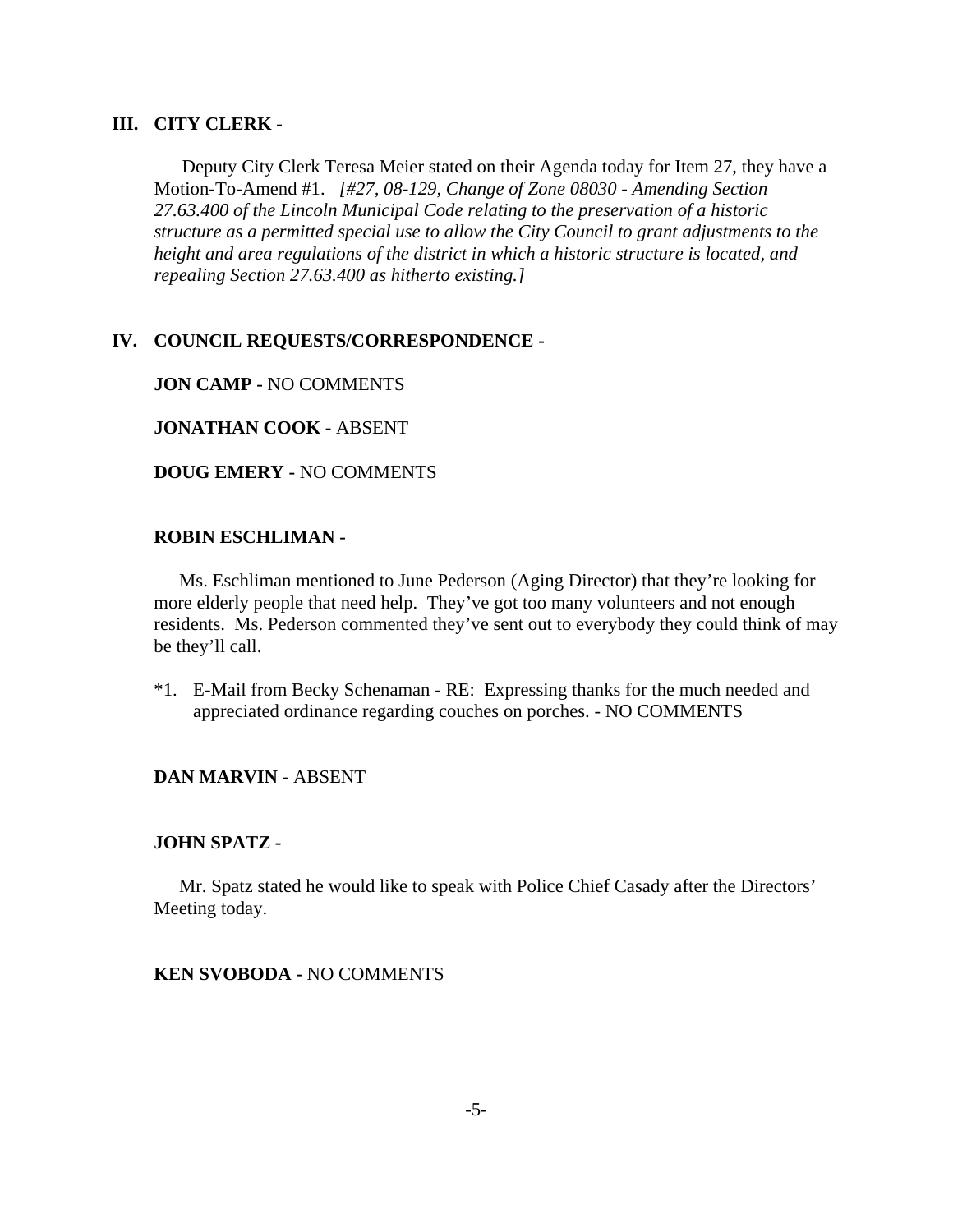## **V. MISCELLANEOUS -**

- \*1. E-Mail from Brian Peeks RE: How to make change regarding allowing wood burning in one's yard. - NO COMMENTS
- \*2. E-Mail from Ken Vice RE: In support of the couch ordinance. NO COMMENTS
- \*3. E-Mail from Nicki RE: Couch law is ridiculous and an incredible waste of taxpayer's money. - NO COMMENTS
- \*4. E-Mail from Kelli Hogeland RE: What are steps needed to ban pit bulls in Lincoln? - NO COMMENTS
- \*5. E-Mail from Rick Tast RE: Very few supporters of couch ordinance but with many people against. - NO COMMENTS
- \*6. E-Mail from Ben Placzek RE: Against couch ordinance. Other stupid ordinance which are law but not enforced. - NO COMMENTS
- \*7. E-Mail from Ed Martin RE: Stating the couch ban is one of the stupidest laws ever. - NO COMMENTS
- \*8. Two E-Mails & copy of pictures from Eunice M. Cernohlavek (The E-Mails are the same) - RE: Soil Mining West "O" site. - NO COMMENTS
- \*9. E-Mail from Greg Nielsen RE: Fletcher street trees memo 08/15/08. NO COMMENTS

### **Received Week of 10/06/08**

- 1. Letter from Cody Merwick, 13 years old and a Boy Scout RE: Thanking Council for the ordinance on couches on porches. - NO COMMENTS
- 2. Letter from Sidney Smith RE: Explaining how new bus schedules for buses #46 and #50 would cause problems. - NO COMMENTS

# **ADDENDUM - (For October 6th)**

## **I. MAYOR -**

1. NEWS RELEASE - RE: Mayor Beutler's Public Schedule Week of October 4 through October 10, 2008 - Schedule subject to change. - NO COMMENTS